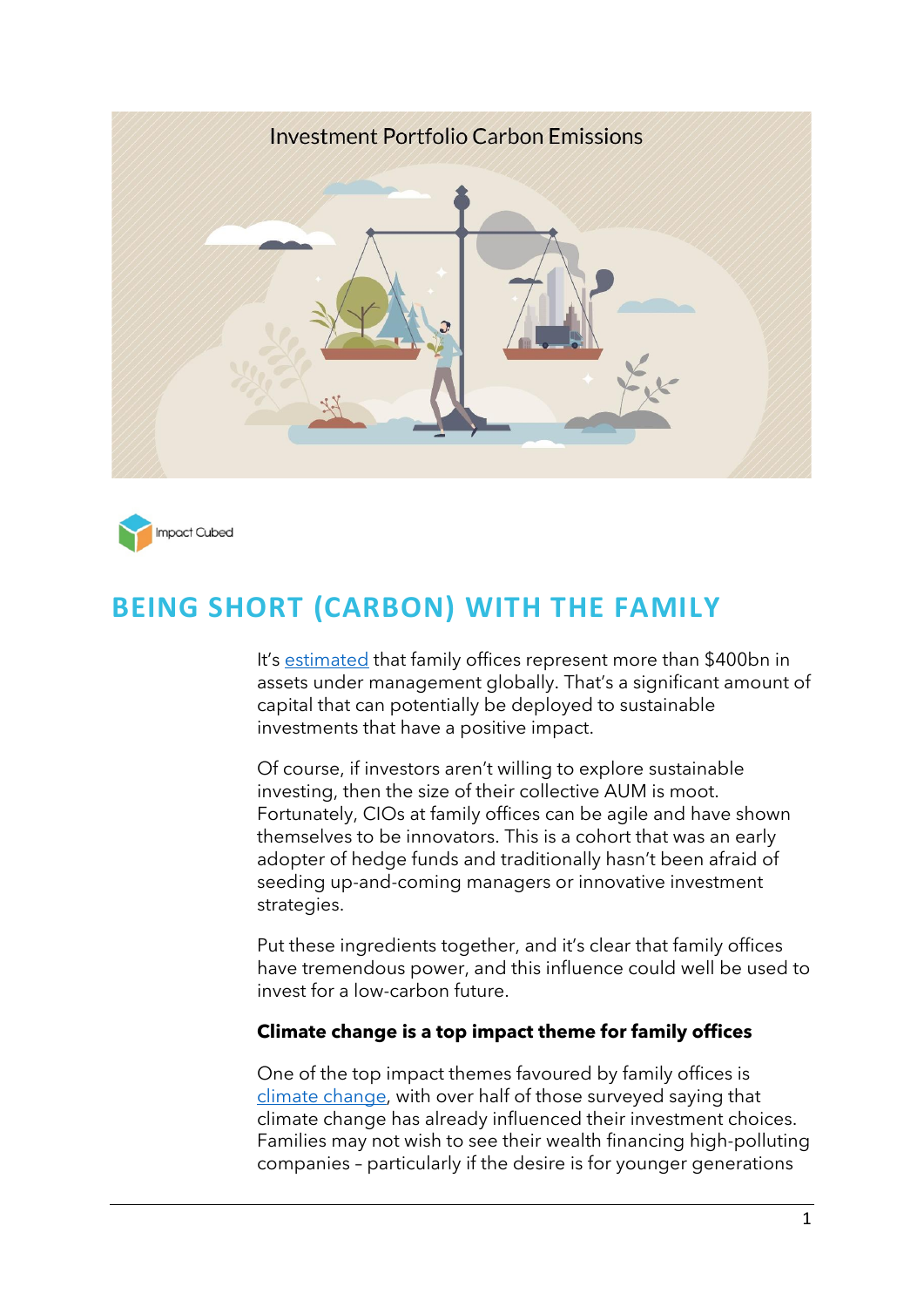to be more involved and engaged in wealth planning and succession.

### **Portfolio carbon emissions**

Family offices typically invest in a diverse set of strategies. When it comes to climate, each of these portfolios will have carbon emissions from the companies that are being financed. Tally these together and you get the overall portfolio's financed carbon emissions.

Lowering a portfolio's financed carbon emissions - or at least measuring and understanding them – can have a positive impact and it's also good risk management. As carbon taxes and policies become more commonplace, high carbon emitting companies will be faced with increased costs and regulatory constraints. So too does sovereign debt issued by countries with large oil reserves. The world's economy is transitioning to new low carbon technologies where companies will either be winners or survivors as this transition plays out. CIOs at family offices who understand these implications will be better positioned.

Another trend is that asset managers are committing to reduce portfolio emissions, with over 200 set to [achieve net-zero](https://unfccc.int/news/asset-owners-with-85-trillion-commit-to-net-zero-emissions)  [portfolios](https://unfccc.int/news/asset-owners-with-85-trillion-commit-to-net-zero-emissions) by at least 2050. A net-zero portfolio means it has zero financed carbon emissions.

#### **How do investors get to net zero?**

Investing in companies that are reducing real economy emissions and investing in climate solutions are great options.

But carbon offsets - for example preserving a forest so that it can't be cleared - are often floated as a solution to getting to net zero. These, however, can be expensive. Let's say a portfolio has 300 tonnes of carbon per million dollars of market capitalization. The price of a voluntary carbon offsets varies, but for argument's sake we'll use a cost of \$5 per tonne. Doing the maths, a manager would have to pay 1.5 bps every year in fees to offset emissions for a \$100m portfolio.

Other ways to get to net zero portfolio emissions are with a [low](https://www.impact-cubed.com/publication?file=FOMO%20ESG%20Try%20Overlays_Impact%20Cubed%20Short%20Read_%20July2021.pdf)  [carbon overlay](https://www.impact-cubed.com/publication?file=FOMO%20ESG%20Try%20Overlays_Impact%20Cubed%20Short%20Read_%20July2021.pdf) to an equity index or a long/short strategy. In other words, buy the "green" companies providing climate solutions and short the "brown" highly carbon polluting ones.

This long/short approach to reducing financed emissions has growing support. For example, Harvard University's endowment has put forward [its rationale](https://www.bloomberg.com/news/articles/2021-06-30/harvard-s-money-manager-has-a-plan-to-turn-short-sellers-against-emitters), explaining that they subtract the